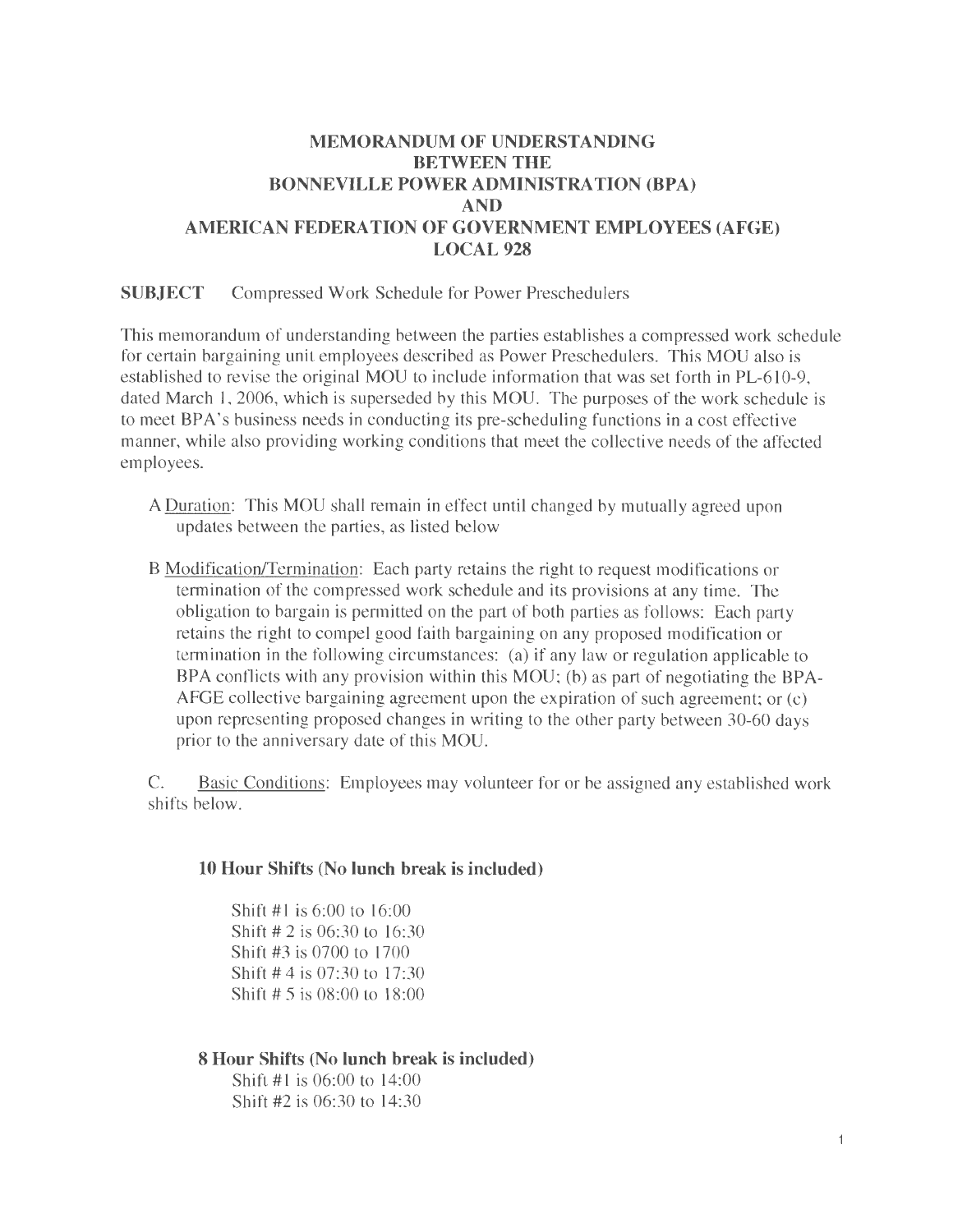Shift #3 is 07:00 to 15:00 Shift #4 is 07:30 to 15:30 Shift #5 is 08:00 to 16:00 Shift #6 is 08:30 to 16:30

## **8 Hour Shifts (Employees will have a 30 minute unpaid lunch break between hours of 11 AM to 1 PM as specified in PL 610-05**

Shift #1 is 06:00 to 14:30 Shift#1 is 06:30 to 15:00 Shift #2 is 07:00 to 15:30 Shift #3 is 07:30 to 16:00 Shift #4 is 08:00 to 16:30 Shift#5 is 08:30 to 17:00

When necessary, on-call assignments for weekends and holidays will be made on a rotational basis.

The practice of employee-initiated shift trading is acceptable, provided that the Master Schedule is updated at the time of the trade. Management retains the ability to disapprove any traded shift.

- **Administrative Workweek:** For time and attendance reporting, the designated administrative workweek shall extend from 0000 Sunday to 0000 the following Sunday.
- **Basic Work Requirement:** Basic work requirement means the number of hours, excluding overtime hours, an employee is required to work or to account for by charging leave. An employee's basic work requirement is 80 hours in a pay period. This work may be scheduled in fewer than 5 days in an administrative workweek or fewer than 10 days in 2 administrative workweeks.
- **Regularly Scheduled Administrative Workweek:** For a given employee, the rotating tours of duty to which the employee is assigned.
- **Tour of Duty:** Will vary from 8 to 10 hour days depending upon the schedule assigned. Arrival times may vary between 06:00 and 08:30, and the ending time shall not exceed 18:00. The tour of duty for employees under this program is the rotating shift assignments of affected employees. Management may, as appropriate due to operating needs, temporarily adjust the arrival and departure time of an employee's scheduled duty shift. **Credit hours may neither be earned nor used.**
- **Overtime Work:** Overtime hours are all hours an employee is ordered to work on any day in excess of his or her schedule as describe in the Collective Bargaining agreement dated August 14, 1997.